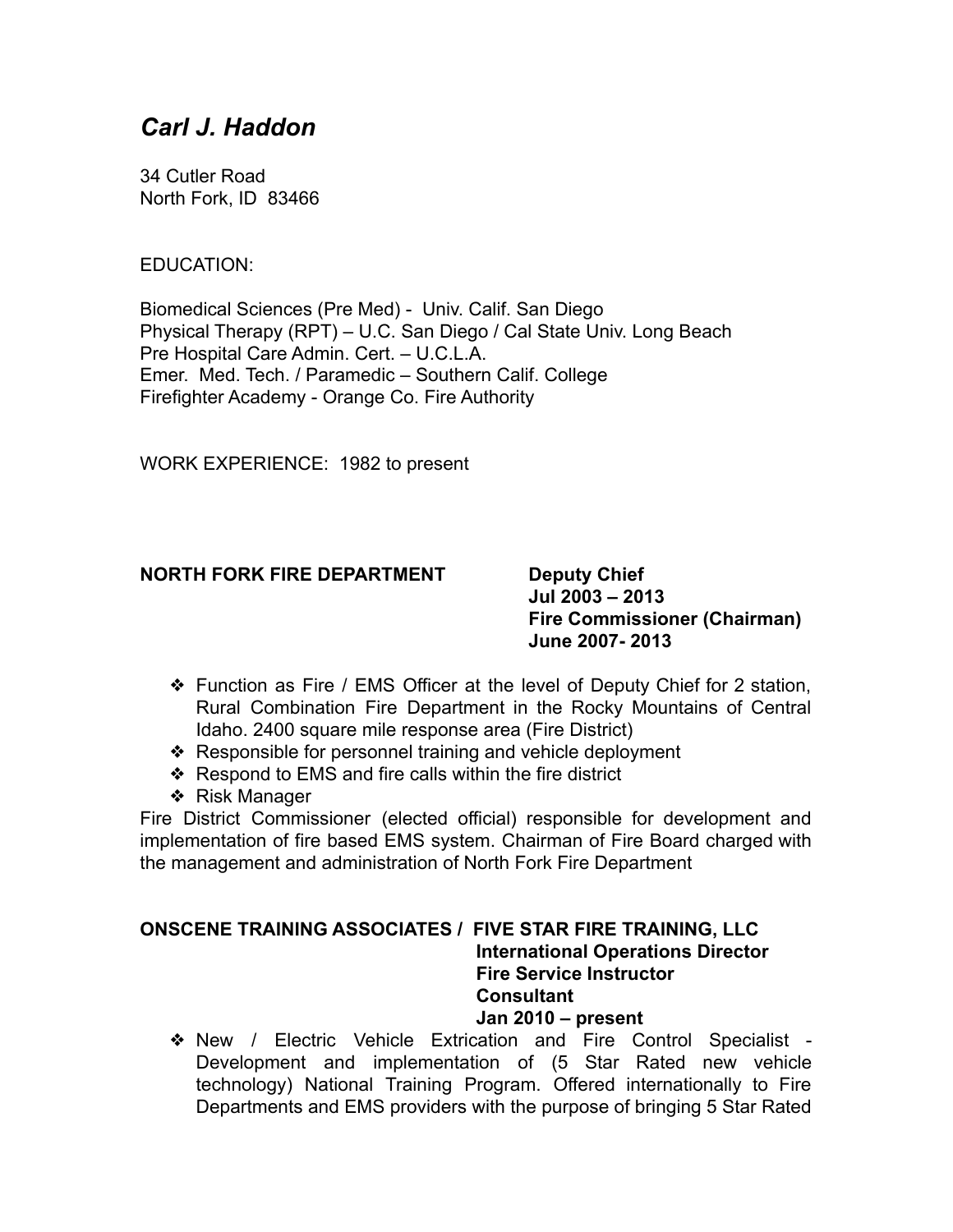auto makers together with Fire / EMS rescuers. New car technology presents never before seen challenges and dangers to fire and EMS personnel during motor vehicle accident, electric vehicle (LI Battery) and extrication calls. These challenges and dangers are causing significant rescuer injuries, as well as a new breed of occupant injuries. The 5 Star Crash Course teaches reformulation of rescue strategies and tactics, in addition to educating students about vehicle construction changes, high tech metallurgy, Class D and Lithium Ion battery fires occurring in today's (and tomorrow's) vehicles.

- ❖ Coordination of traveling (national and international) fire service training programs, including live fire, auto extrication, and EMS related programs.
- ❖ Global Emergency Response and Preparedness Consulting Services. Emergency plan writing, plan review and update, plan validation, and real time plan testing exercising (FEMA, CDC, and WHO)

# **CHAMPION RESCUE TOOLS TRAINING DIRECTOR / R&D**

# **April 2008- Jan 2010**

- ❖ Development and implementation of national extrication training program designed to showcase company products as part of a new vehicle technology education program. Worked with 5 Star crash rated automakers and other noted extrication / rescue related equipment manufacturers to develop program designed to help firefighters overcome the challenges posed by the toughest new vehicles on the market today.
- ❖ Worked closely with factory engineers and fabricators in research and development / field testing, on the evolution of Champion's BEAST product line, as well as on the yet to be released Super Beast line, and new coupler technology. Also worked as fire department liaison between factory and large prospective clients, and their tool committees.
- ❖ Worked all facets of producing major trade show displays for events such as: FDIC, FirehouseWorld, and Fire-Rescue International (I-Chiefs)

# **FIRE APPARATUS MAGAZINE STAFF COLUMNIST**

# **April 2009 – present**

❖ Staff Columnist assigned to write monthly articles on innovations and advances in rescue / extrication equipment, techniques and challenges within the fire service. Print Column: "To the Rescue", and Web Column: "Rurally Speaking".

# **S.E.S. EVENT SAFETY, INC VICE PRESIDENT**

**CHIEF OPERATING OFFICER Dec 2004 – Jan 2008**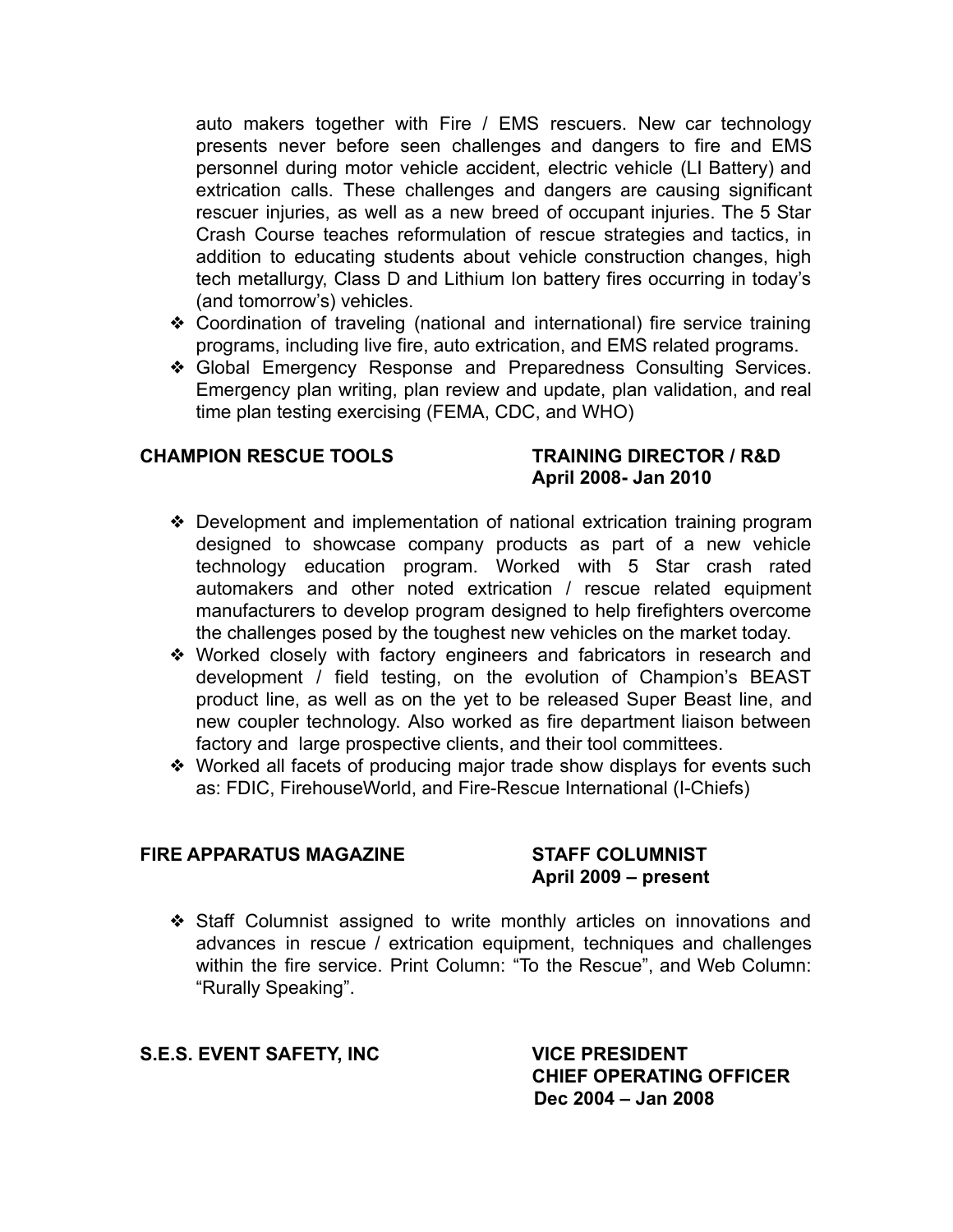- ❖ Oversee operations of Special Event Medical, Ambulance and Fire / Safety Company. 17 Paramedic Ambulances + 7 Fire Apparatus
- ❖ Director of Fire / Safety Division
- ❖ Director of Marketing
- ❖ Firefighter / EMT and Paramedic Training development and oversight
- ❖ Client contract negotiations
- ❖ Mass Gathering Safety Consultant
- ❖ Risk Management Consultant

# **MED-EVENT MEDICAL SERVICES PRESIDENT, CEO**

# **May 1985 – Dec 2004**

- ❖ Oversaw all facets of Special Event Medical, Ambulance and Fire / Safety company with 17 paramedic ambulances, 3 firefighting vehicles and 2 dive rescue boats
- ❖ Booked and scheduled hundreds of events and personnel annually
- ❖ Managed medical and fire control operations at event locations on a daily basis
- ❖ EMT / Paramedic Continuing Education and Quality Assurance program coordinator
- ❖ Event Risk Management / Risk Mitigation Consultant

# **PENSKE MOTORSPORTS EMER. SERVICES DIRECTOR FIRE / SAFETY DIRECTOR Feb 1997 – Mar 2000**

- ❖ Coordination and implementation of all Superspeedway Fire / Safety / EMS Rescue operations for NASCAR, CART, Indy Racing League, motion picture and television filmings, Superbike Races, etc.
- ❖ Standardized and implementation of Professional EMS / Fire Response system for 10 Superspeedways throughout the U.S.
- ❖ Reported directly to Roger Penske until company sold to NASCAR, then reported to France family.
- ❖ Extrication Specialist
- ❖ In charge of race control operations for all test and race related events
- ❖ Liaison between all race teams and speedway during all testing and pre-race activities (aprox. 300 days per year)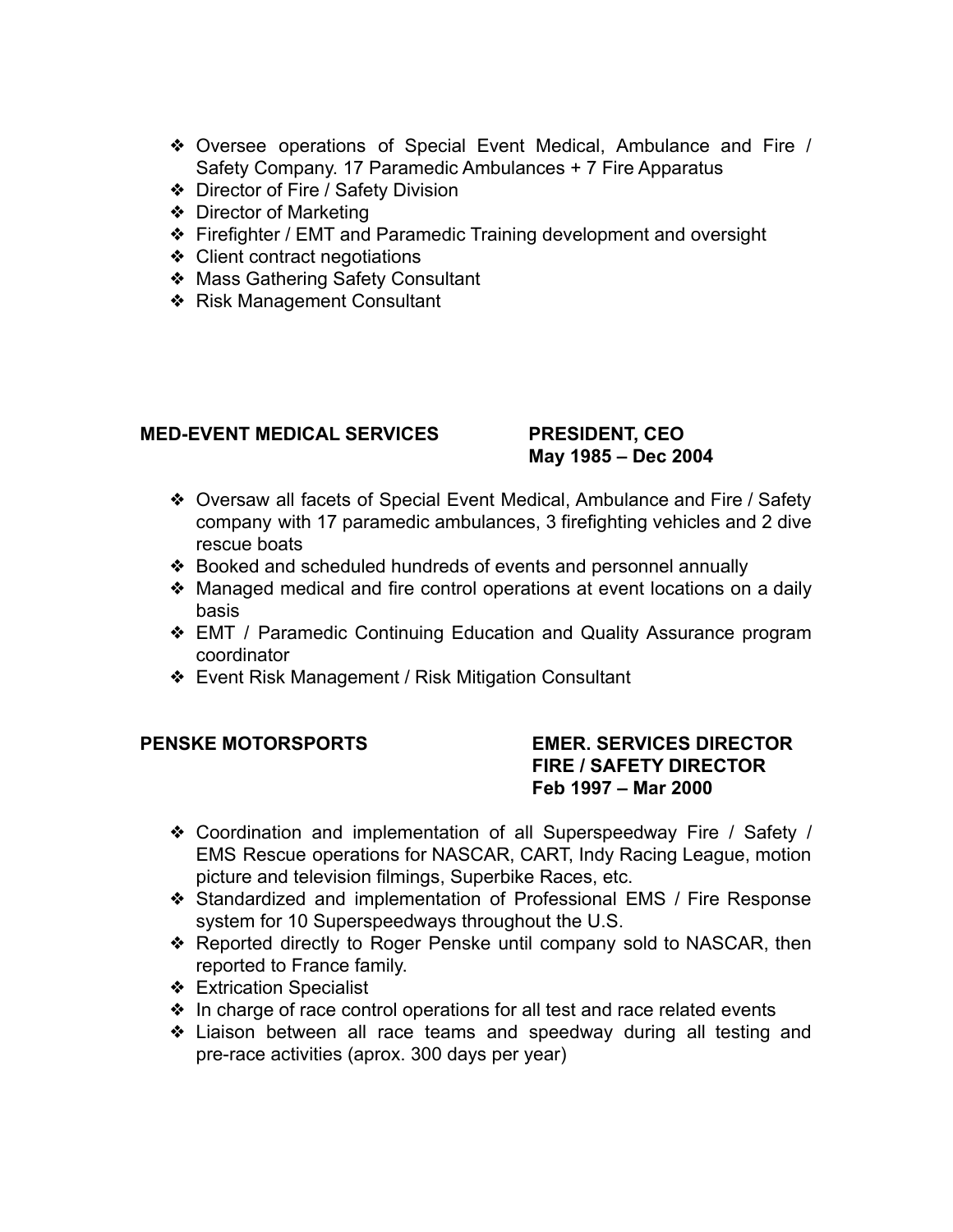- ❖ Directed training for fire / safety staff consisting of 150 professional firefighters / EMTS, and a fleet of 20 firefighting vehicles and 10 Paramedic Ambulances
- ❖ Traveled to various other speedways and road courses throughout the United States to manage race control and fire / safety operations

# **PERRIS AUTO SPEEDWAY EMERGENCY SERVICES DIRECTOR Feb 1996 – Dec 2007**

- ❖ Coordination and implementation of all raceway fire, rescue and medical operations at weekly state of the art ½ mile clay oval speedway
- ❖ Conducted dozens of auto extrication / rescue services annually
- ❖ Extrication Specialist
- ❖ Risk management / Risk Mitigation

# **IRWINDALE SPEEDWAY EMERGENCY SERVICES DIRECTOR Jan 1999 – Nov 1999**

- ❖ Initial construction planning, setup, purchasing and implementation of all fire / safety and emergency services.
- ❖ Directed and supervised all aspects of emergency services, auto extrication training, and race control operations for weekly ½ paved speedway.
- ❖ Directed fire / safety staff of aprox. 40 professional firefighters and two fire fighting vehicles
- ❖ Extrication Specialist

# **MICKEY THOMPSON ENTERTAINMENT GRP**. **NATIONALSAFETY**

# **DIRECTOR Jan 1993 – Apr 1995**

- ❖ Coordination and procurement of ambulance and medical personnel at stadium motorsports events across the United States.
- ❖ In charge of race track emergency services at each of the national event locations.
- ❖ On site duties included life support, extrication and fire control for Off-Road race trucks and other professional off-road race vehicles.
- ❖ Extrication Specialist

# **LOS ANGELES OLYMPIC ORGANIZING COMMITTEE HEALTH SERVICES- PARAMEDICAL & AMBULANCE COORDINATOR – PAID EMPLOYEE May 1983 – Sep 1984**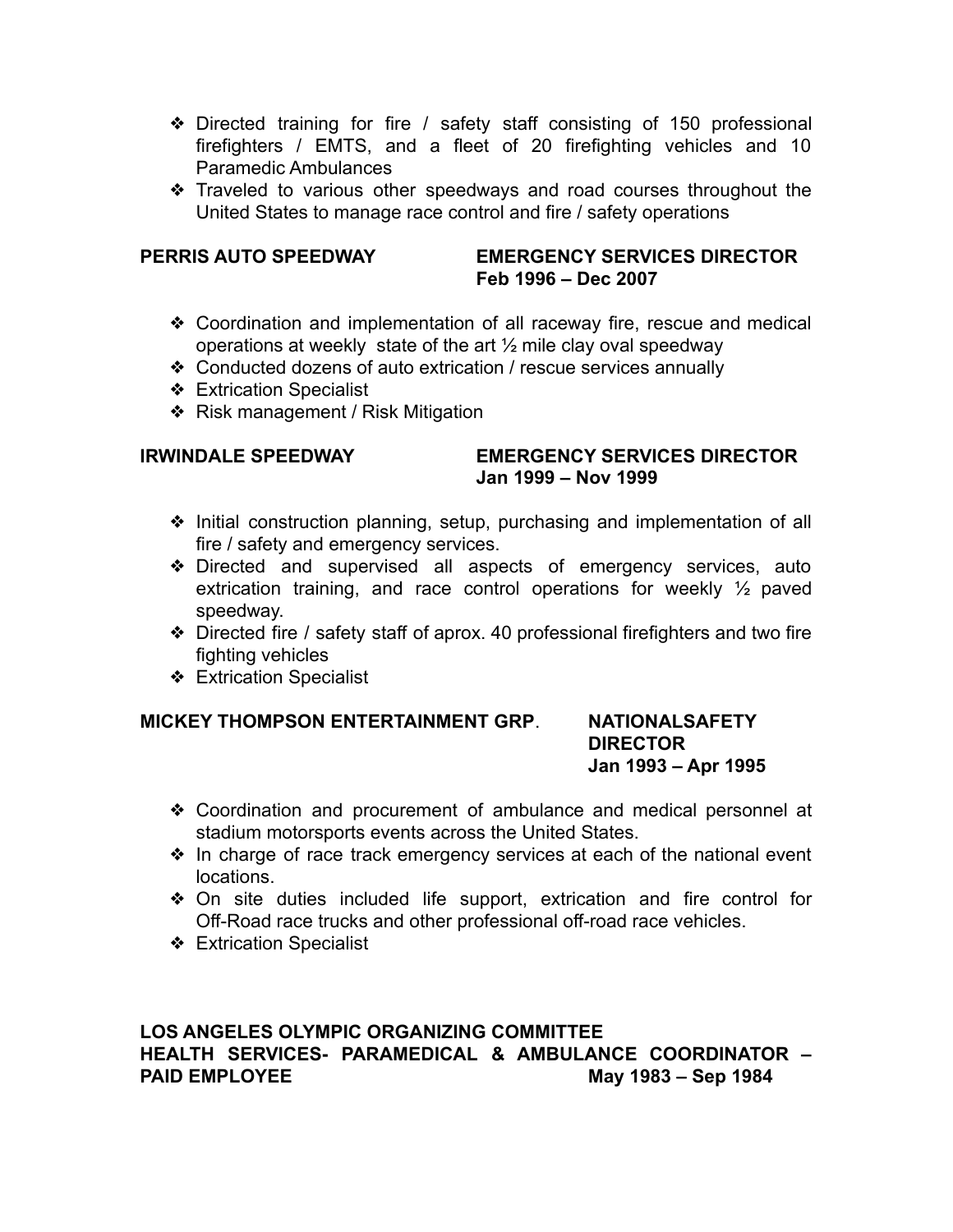- ❖ Acquisition and operations of Olympic ambulance fleet (13 ambulances)
- ❖ Ambulance inventory control, ambulance licensing, ambulance and personnel scheduling for Summer Olympic Games.
- ❖ Medical command dispatcher
- ❖ Olympic Anti-terrorist Insertion Team Member
- ❖ F.B.I. and U.S. Secret Service clearances
- ❖ Supervision of entire Olympic ambulance fleet in Los Angeles and Orange Counties ( w/ exception of UCLA village)

# **INFIELD AMBULANCE OPERATIONS MANAGER Feb 1982 – May 1983**

- ❖ Ambulance and personnel scheduling
- ❖ Direct supervision of event operations

# PROFESSIONAL ASSOCIATIONS

# **STATE OF CALIFORNIA**:

- ❖ Pediatric Health and Wellness Course instructor
- ❖ State Fire Marshall Firefighter I and Firefighter II (since 1982) numerous firefighter certifications
- ❖ State Fire Marshall State Auto Extrication Certified (since 1982), Firefighter I & II, FIre Officer I & II, Fire Instructor I & II
- ❖ Emergency Medical Services Authority various levels of certification (since 1982)
- ❖ NIMS certified ICS 1,2,3,4,7,8

# **STATE OF IDAHO**:

- ❖ FirefighterI & II
- ❖ Wildland Firefighter
- ❖ Fire Officer I & II
- ❖ Idaho State Fire School Instructor
- ❖ Idaho State Certified Fire / EMS Instructor Level II
- ❖ NIMS certified
- ❖ Eastern Idaho Technical College Professor & State Firefighter Curriculum Author
- ❖ Member Idaho State Fire Commissioners Association
- ❖ Member International Society of Fire Service Instructors
- ❖ Fraternal Order of Leatherheads Society (FOOLS) member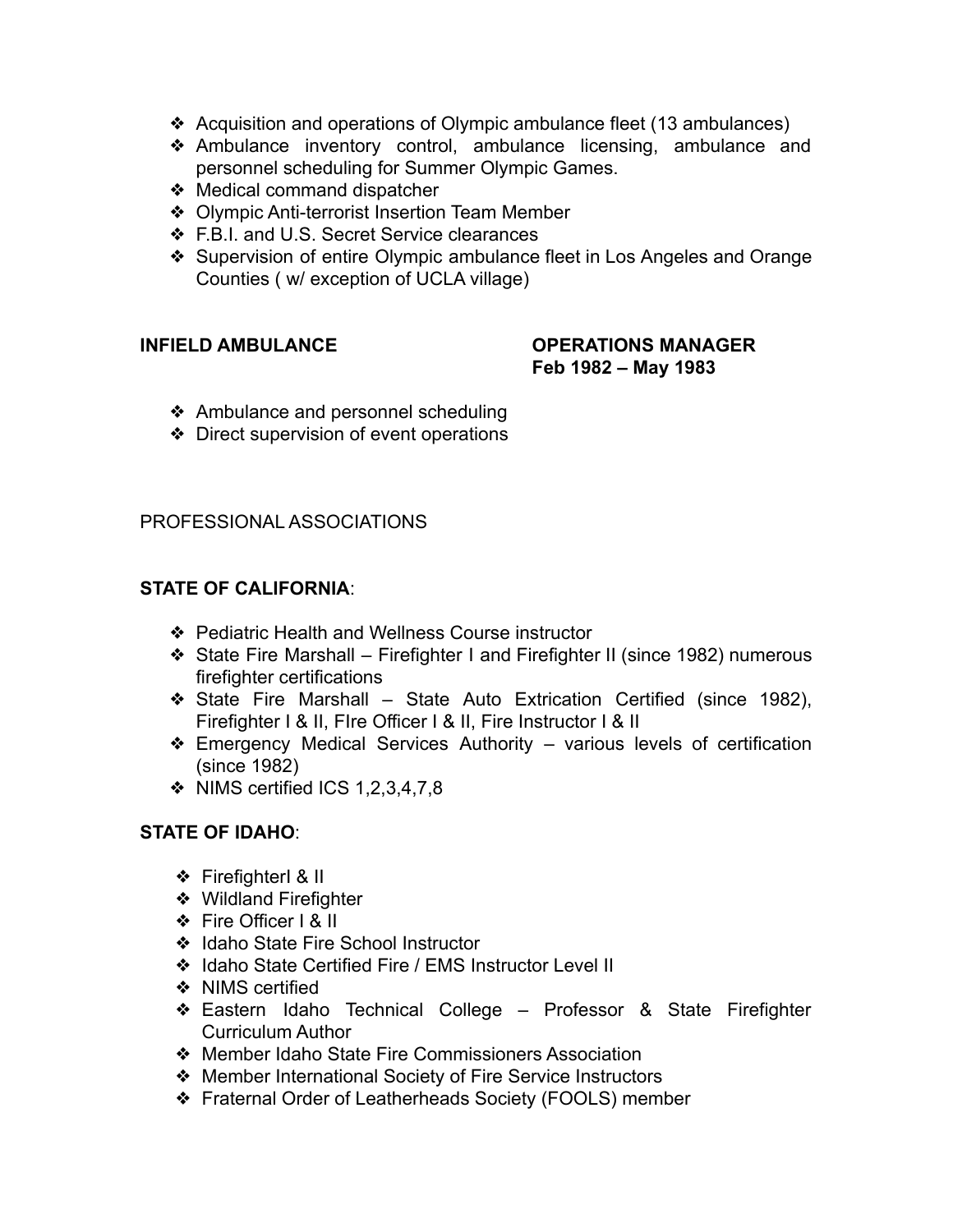❖ Idaho State Search and Rescue Member / Instructor

# **N.F.P.A. / F.D.I.C.:**

- ❖ Motorsports Safety Specialist NFPA 610
- ❖ N.F.P.A. 610 instructor
- ❖ Fire Department Instructor's Conference (FDIC) Presenter / Instructor 2010 - Present

# **NATIONAL SAFETY COUNCIL:**

- ❖ Basic Life Support Instructor
- ❖ Pediatric Life Support Instructor

### **AMERICAN RED CROSS**:

- ❖ Basic Life Support Instructor
- ❖ Master Instructor for all Red Cross programs

# **LOMA LINDA UNIVERSITY MEDICAL CENTER:**

- ❖ 1995 1998 Associate Professor School of Medicine (Emergency)
- ❖ Director of Emergency Medicine Residency, Mass Gathering Medicine-Rotation program

# **BIG BEAR VALLEY EMERGENCY SERVICES**

- ❖ Member, Board of Directors
- ❖ EMS Training Director

# **MOUNTAIN MUTUAL AID ASSOCIATION**

- ❖ Member, Board of Directors
- ❖ Training Director

# **CO. OF SAN BERNARDINO, EMERGENCY MEDICAL CARE COMMITTEE**

- ❖ Exclusive Operating Area Task Force Member
- ❖ Special Event Provider Task Force Member
- ❖ Emergency Medical Care Committee Advisory Board Member